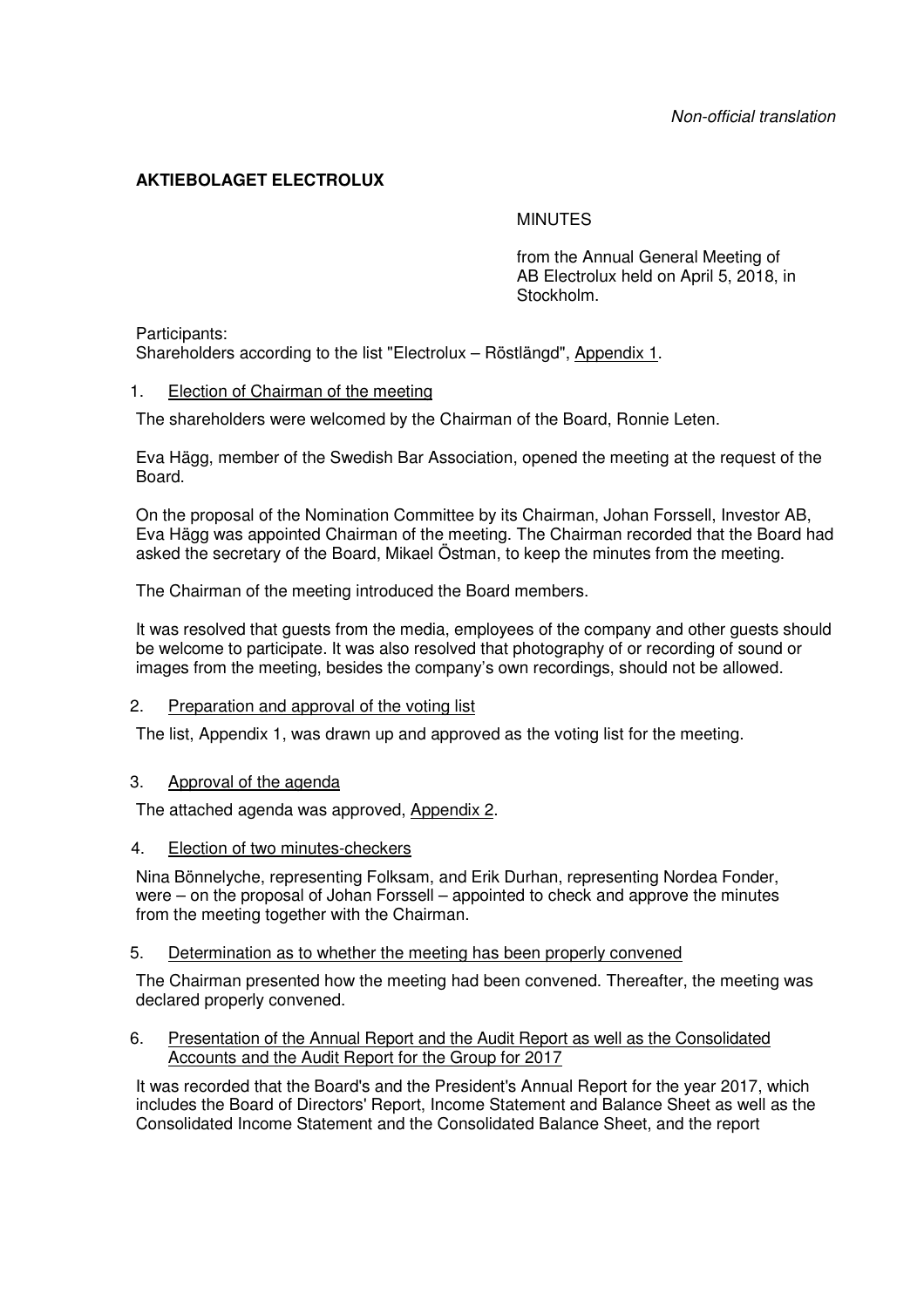submitted by the Auditor on the audit of the Board of Directors' and the President's administration, have been available on the company's website from February 28, 2018, and thereafter in printed version at the company. The documents have also been made public through a press release, sent to shareholders upon request and have been distributed at the meeting. It was further recorded that the statement by the company's auditor regarding whether there has been compliance with the guidelines on compensation to senior management pursuant to Chapter 8 Section 54 of the Swedish Companies Act has been available on the company's website from February 27, 2018, and thereafter in printed version at the company. The document has been sent to shareholders upon request and has been distributed at the meeting.

The above accounts as well as the reports and statement of the Auditor were thus presented to the meeting. The reports are appended as Appendices 3 and 4.

Ronnie Leten held a speech on the work of the Board and the Group's development during 2017.

#### 7. Speech by the President

The President, Jonas Samuelson, held a speech on the Group's business and market situation. Thereafter questions were asked, which the President and the General Counsel replied to.

8. Adoption of the Income Statement and the Balance Sheet as well as the Consolidated Income Statement and the Consolidated Balance Sheet

The authorized public accountant (Sw. *auktoriserad revisor*) Peter Nyllinge presented the audit work and the Audit Report and the auditor's statement pursuant to Chapter 8 Section 54 of the Swedish Companies Act, Appendix 4.

The Income Statement and the Balance Sheet as well as the Consolidated Income Statement and the Consolidated Balance Sheet included in the Annual Report were thereafter adopted in accordance with the recommendation from the Auditor.

#### 9. Resolution on discharge from liability of the Directors and the President

The Board members and the President were discharged from liability for the administration for 2017, in accordance with the recommendation from the Auditor. It was noted that the Board members and the President did not take part in this decision.

#### 10. Resolution on dispositions in respect of the company's profit pursuant to the adopted Balance Sheet and determination of record date for dividend

The meeting resolved in accordance with the Board's and the President's proposal, which had been recommended by the Auditor, that a dividend of SEK 8.30 per share should be distributed, that the dividend should be paid in two equal installments of SEK 4.15 per share and installment, and that the remaining funds should be carried forward.

The meeting resolved that the record date for the first installment of the dividend should be April 9, 2018 and for the second installment October 9, 2018.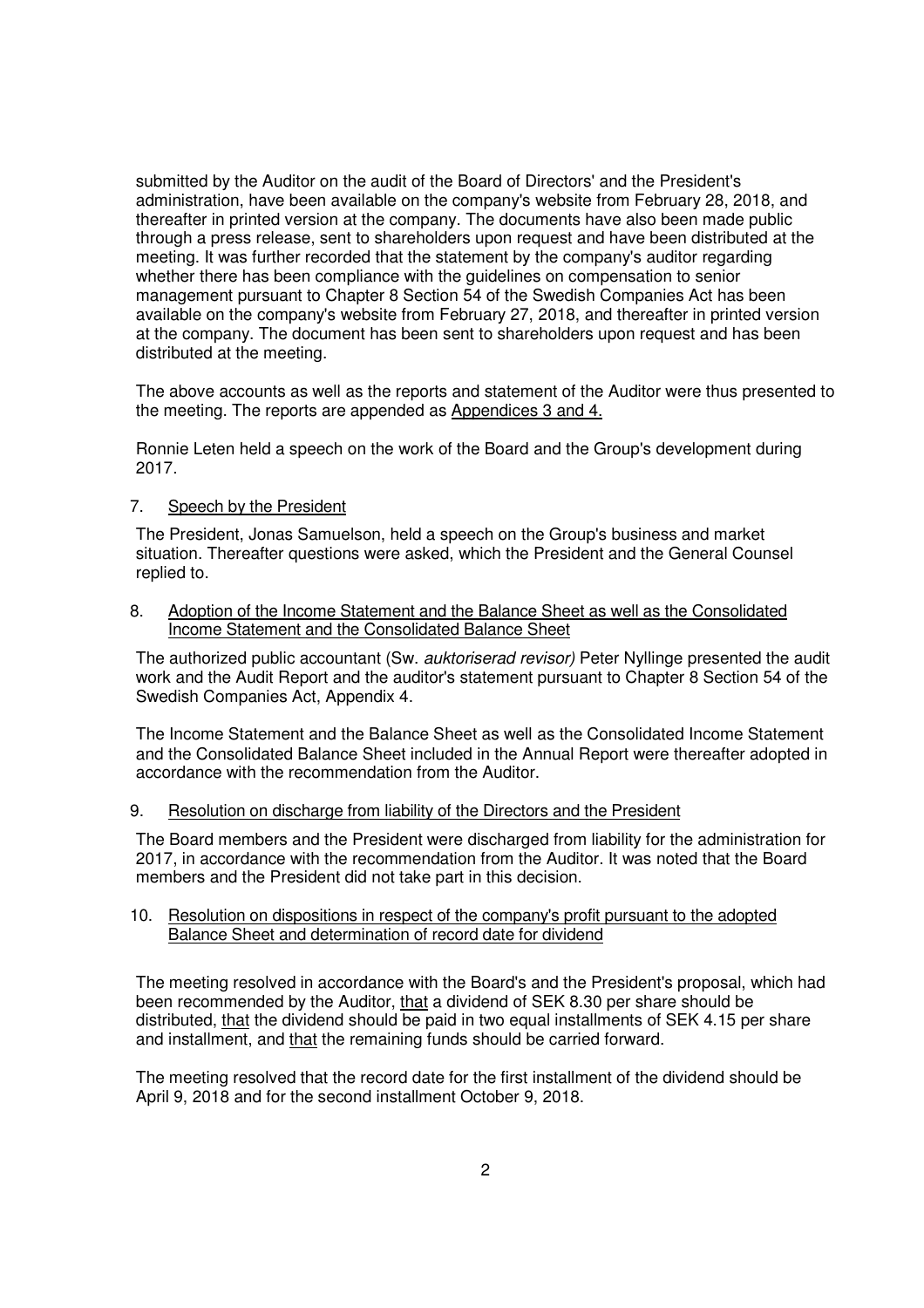# 11. Resolution on amendment of the Articles of Association

The meeting, after voting by use of voting units, resolved in accordance with the Board's proposal on amendment of the Articles of Association according to Appendix 5.

It was noted that the resolution was approved by shareholders representing at least two thirds of both the votes cast and the shares represented at the meeting.

# 12. Determination of the number of Directors and Deputy Directors

Johan Forssell presented the Nomination Committee's proposal for the number of Directors.

The meeting approved the Nomination Committee's proposal that the number of Directors should be ten and that no deputies should be appointed.

# 13. Determination of fees to the Board and the auditor

Johan Forssell presented the Nomination Committee's proposal, Appendix 6.

It was thereafter determined in accordance with the Nomination Committee's proposal that the Directors' fees should be

- SEK 2,150,000 to the Chairman of the Board and SEK 600,000 to each of the other Directors appointed by the General Meeting but not employed by Electrolux; and;
- for committee work, to the members who are appointed by the Board; SEK 260,000 to the Chairman of the Audit Committee and SEK 140,000 to each of the members of the committee and SEK 125,000 to the Chairman of the Remuneration Committee and SEK 75,000 to each of the members of the committee.

It was noted that the Nomination Committee was of the opinion that the Directors appointed by the General Meeting shall hold shares in the company and that a shareholding of a Director after five years should at least correspond to the value of one gross annual fee.

It was thereafter determined in accordance with the Nomination Committee's proposal that the Auditor's fee be paid as incurred, for the Auditor's term of office, on approved account.

#### 14. Election of Board of Directors and Chairman of the Board of Directors

Johan Forssell presented the Nomination Committee's proposal, Appendix 7.

The meeting voted on the election of each of the proposed Directors under items 14a)-14j). In accordance with the Nomination Committee's proposal it was resolved to, for the period until the end of the next Annual General Meeting, re-elect the board members Petra Hedengran, Hasse Johansson, Ulla Litzén, Bert Nordberg, Fredrik Persson, David Porter, Jonas Samuelson, Ulrika Saxon and Kai Wärn and to elect Staffan Bohman as a new board member.

In accordance with the Nomination Committee's proposal, Staffan Bohman was elected Chairman of the Board for the period until the end of the next Annual General Meeting.

It was noted that the General Meeting had been provided with information regarding the positions in other companies held by the proposed board members.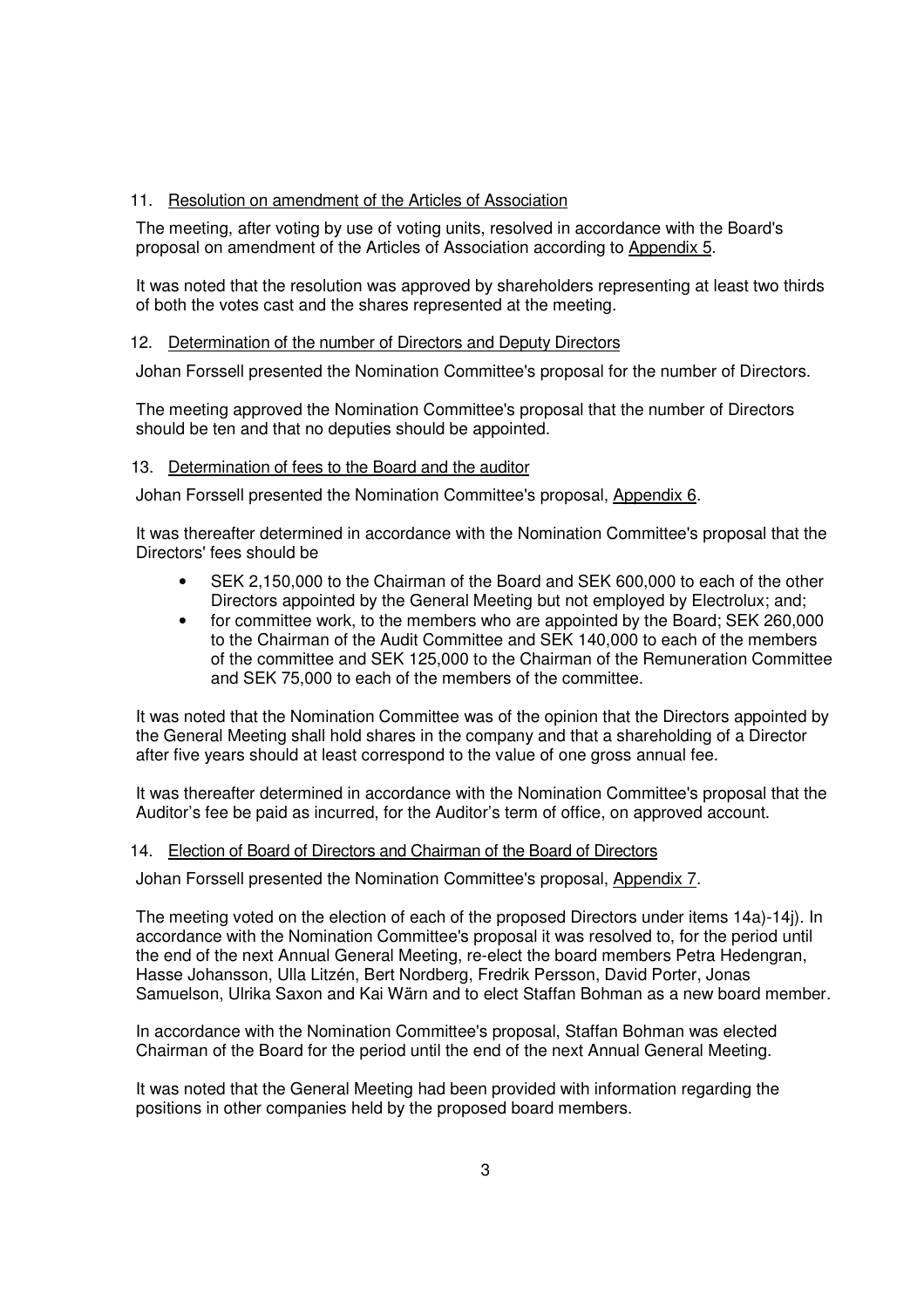The Chairman of the meeting informed that the employee representatives on the Board are Gunilla Brandt (the Federation of Salaried Employees in Industry and Services), Ulf Carlsson (the Swedish Confederation of Trade Unions) and Bo Rothzén (the Swedish Confederation of Trade Unions) with Richard Dellner (the Federation of Salaried Employees in Industry and Services), Peter Ferm (the Federation of Salaried Employees in Industry and Services) and Joachim Nord (the Federation of Salaried Employees in Industry and Services) as deputy members.

# 15. Election of auditor

Johan Forsell presented the Nomination Committee's proposal, Appendix 8.

In accordance with the Nomination Committee's proposal, Deloitte AB was elected as auditor for the period until the end of the Annual General Meeting in 2019.

Ronnie Leten expressed a thank you to the audit firm PriceWaterhouseCoopers and the auditor Peter Nyllinge for the work as the Company´s auditor.

#### 16. Resolution on remuneration guidelines for the Electrolux Group Management

The meeting resolved in accordance with the Board's proposal on remuneration guidelines, Appendix 9.

#### 17. Resolution on implementation of a performance based, long-term share program for 2018

The meeting resolved in accordance with the Board's proposal on a share program, Appendix 10.

Skandia Liv and Skandia Fonder voted against the share program proposed by the Board.

18. Resolutions on a) acquisition of own shares, b) transfer of own shares on account of company acquisitions, and c) transfer of own shares on account of the share program for 2016

The Board's proposal according to item 18 a), 18 b) and 18 c) on the agenda, Appendix 11, was presented to the meeting.

The meeting, after voting by use of voting units, resolved in accordance with the Board's proposal. It was noted that each of the resolutions were approved by shareholders representing at least two thirds of both the votes cast and the shares represented at the meeting.

#### 19. Closing of the meeting

The chairman of the nomination committee, Johan Forssell, expressed a thank you to Ronnie Leten for his efforts during his years as chairman of the Board.

The meeting was thereafter closed.

 $\overline{\phantom{a}}$  , which is a set of the set of the set of the set of the set of the set of the set of the set of the set of the set of the set of the set of the set of the set of the set of the set of the set of the set of th